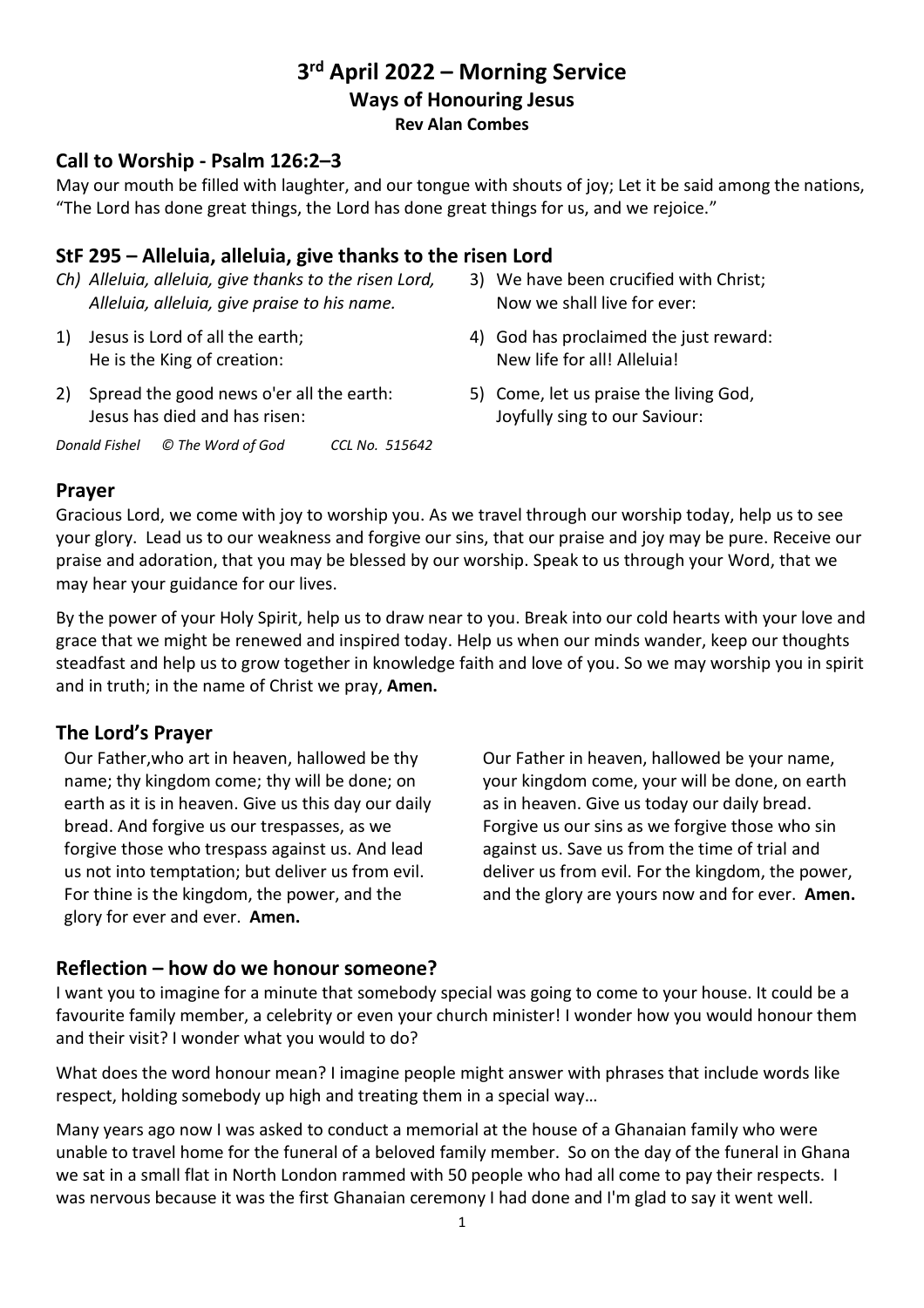Afterwards food was served to people in the room and I noticed that twice fresh plates travelled round the room and just as they came to me they were whisked away and I was left with nothing. And I wondered have I done or said something wrong? My wonderful colleague – the Reverend Papa – laughed gently and whispered in my ear… 'they hold you in a position of honour and there is an old village tradition that we do not ask our leaders to eat in public, they will probably give us some food as we leave - and they won't drink any alcohol until we leave either so we can't stay too long...' and that's exactly what they did!!

I'm reminded of the verse in Colossians 3:17 'Whatever you do in word or deed, do everything in the name of Jesus giving thanks to the father through him.'

### **Prayers of Confession**

O Lord God, you led your people through the wilderness and brought them to the promised land. So guide us. Enable us to follow our Saviour, that we may walk through the wilderness of this world toward the glory of the world to come;

Almighty God: you know that in this world we are under great pressure. At times, we cannot stand. We yield to temptation and fall into sin. We are sorry and ask your forgiveness through Jesus your son. May the God of love bring us back to himself, forgive us our sins, and assure us of his eternal love. Lord equip us with humble hearts and by your Spirit make our faith strong, so we may dig in against temptation and, by your power, overcome; through Jesus Christ we pray. **Amen.**

And Lord as we confess , we humbly pray for your blessing on the church in this place.

Here may the faithful find salvation, and the careless be awakened.

Here may the doubting find faith, and the anxious be encouraged.

Here may the tempted find help, and the sorrowful find comfort.

Here may the weary find rest, and the strong be renewed.

Here may the aged find consolation and the young be inspired; through Jesus Christ, our Lord. **Amen**

#### **StF 356 – Jesus shall take the highest honour**

| Jesus shall take the highest honour,     |                                       | For all honour and blessing and power, |
|------------------------------------------|---------------------------------------|----------------------------------------|
| Jesus shall take the highest praise.     |                                       | Belongs to You,                        |
| Let all earth join heaven in exalting    |                                       | Belongs to You,                        |
| The Name which is above all other names. |                                       | All honour and blessing and power,     |
| Lets bow the knee in humble adoration,   |                                       | Belongs to You,                        |
| For at His name every knee must bow,     |                                       | Belongs to You,                        |
| Let every tongue confess                 |                                       | Lord Jesus Christ,                     |
| He is Christ, God's only Son,            |                                       | Son of the living God.                 |
|                                          | Sovereign Lord we give You glory now. |                                        |
| Chris Bowater                            | © 1988 Sovereign Lifestyle Music      | CCL No. 515642                         |

#### **Reading: Isaiah 43:16-21**

Thus says the Lord, who makes a way in the sea, a path in the mighty waters, who brings out chariot and horse, army and warrior; they lie down, they cannot rise, they are extinguished, quenched like a wick: Do not remember the former things, or consider the things of old. I am about to do a new thing; now it springs forth, do you not perceive it? I will make a way in the wilderness and rivers in the desert. The wild animals will honour me, the jackals and the ostriches; for I give water in the wilderness, rivers in the desert, to give drink to my chosen people, the people whom I formed for myself so that they might declare my praise.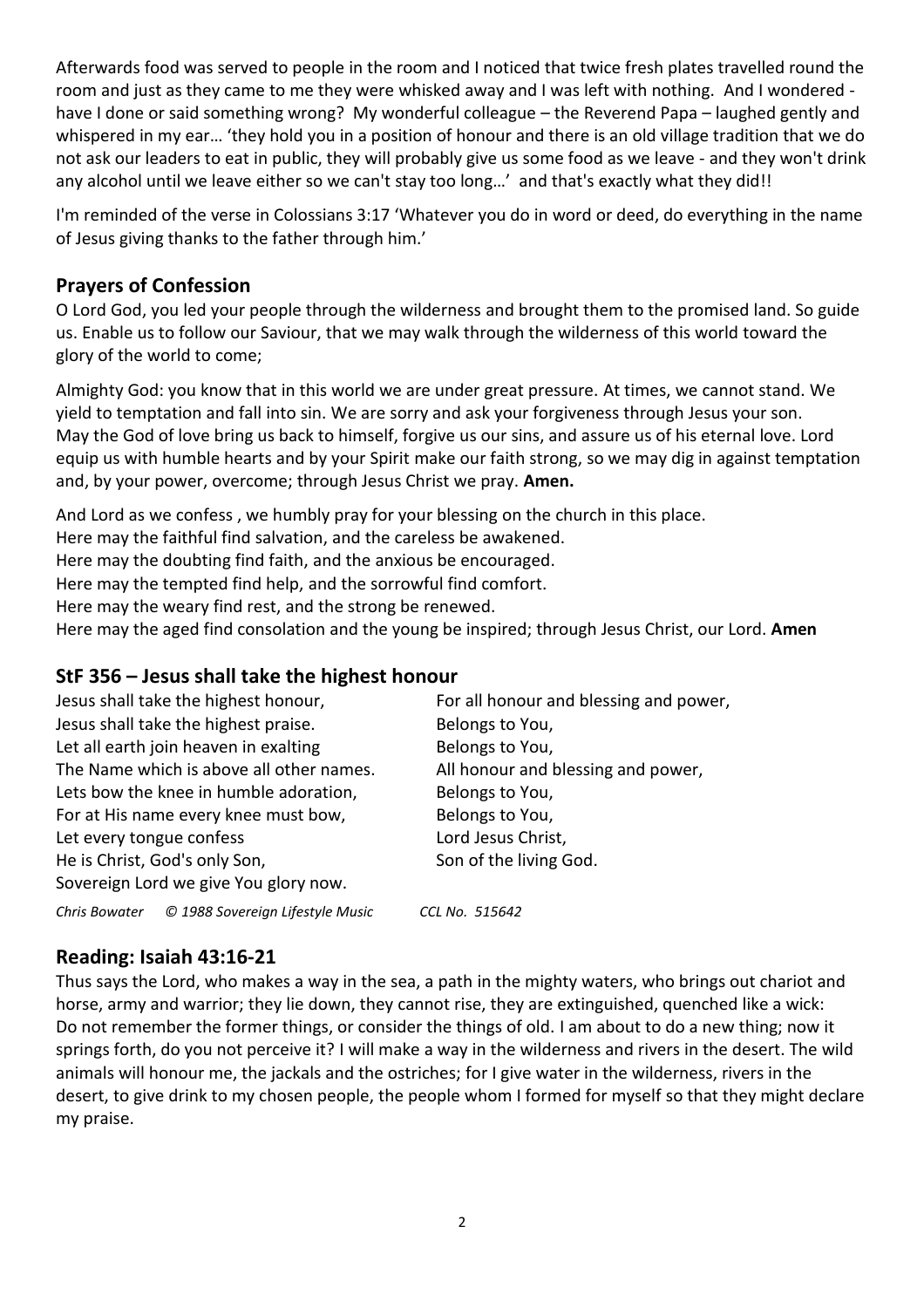#### **Reading: John 12:1-8**

Six days before the Passover, Jesus came to Bethany, where Lazarus lived, whom Jesus had raised from the dead. Here a dinner was given in Jesus' honour. Martha served, while Lazarus was among those reclining at the table with him. Then Mary took about half a litre of pure nard, an expensive perfume; she poured it on Jesus' feet and wiped his feet with her hair. And the house was filled with the fragrance of the perfume.

But one of his disciples, Judas Iscariot, who was later to betray him, objected, 'Why wasn't this perfume sold and the money given to the poor? It was worth a year's wages.' He did not say this because he cared about the poor but because he was a thief; as keeper of the money bag, he used to help himself to what was put into it. 'Leave her alone,' Jesus replied. 'It was intended that she should save this perfume for the day of my burial. You will always have the poor among you, but you will not always have me.'

### **Sermon – Ways to honour Jesus<sup>1</sup>**

It had not been long since Jesus had raised Lazarus of Bethany from the dead, an act which had created quite a stir among the locals and the religious leaders. Jesus was nearing the end of His public ministry chapter 11 says that the Passover was rapidly approaching.

Everybody needs a place to rest, to relax and enjoy the fellowship of friends. This is especially true for those in ministry. For Jesus, on this occasion, it was the home of Simon the Leper. Mary, Martha and their brother Lazarus of Bethany were there, along with the Disciples. Bethany is located two miles east of Jerusalem, on the eastern slope of the Mount of Olives. So Jesus was on His way to the cross. He knew that in just a few short days He would face the agony of Gethsemane and the shame and suffering of Calvary. Here in a quiet moment – before the beginning of the end – we see different ways in which Jesus is honoured.

#### **Honour Jesus in your home**

Take a moment to re-read verse 1&2. Notice how welcome Jesus is in the home of Simon the leper. It was a place where His friends were, a place where He felt welcome, a place where He could rest. No doubt Jesus at times grew weary and moments of peace like this were precious to him. Here was a home in which Jesus was the honoured guest.

Imagine Jesus coming to your home - I think I would need a few hours notice! Would Jesus be comfortable watching what I watch on TV? The words that are used, the attitudes that are displayed? The books or magazines we read. Would Jesus be concerned about how we treat each other behind closed doors? Honouring Jesus in our home means that His presence is always taken into account.

#### **Honour Jesus from your heart**

In verses 2&3 we find three different people mentioned; Martha, Lazarus and Mary. It is interesting to note that each of these followers of Jesus had a different passion, a different disposition of heart in how they chose to honour Jesus. For Martha honouring Jesus meant to serve – just as recounted in Luke 10:38-42. Once again we find this picture of Martha, cooking, serving, giving the best of her heart to God through the gift of hospitality. Martha has been called the worried housekeeper. Since Jesus was the guest of honour in her home she wanted everything to be just perfect and she wanted to get everyone on board to make sure it was right – if any of us stood around while Martha was in the room we would soon get a job!

THEN we see Lazarus - the passage simply says that *Lazarus was one of those reclining at the table with Him.* It would be easy to read something negative into the text and call Lazarus lazy, but that would be a mistake. Lazarus simply wanted to enjoy His presence. To share fellowship with Him, talk with Him, ask Him questions and listen to Him speak. He wanted to enjoy every minute he had with the Master. There is nothing wrong with simply enjoying being in the presence of God. There are times and places where we should just be still and know that He is God.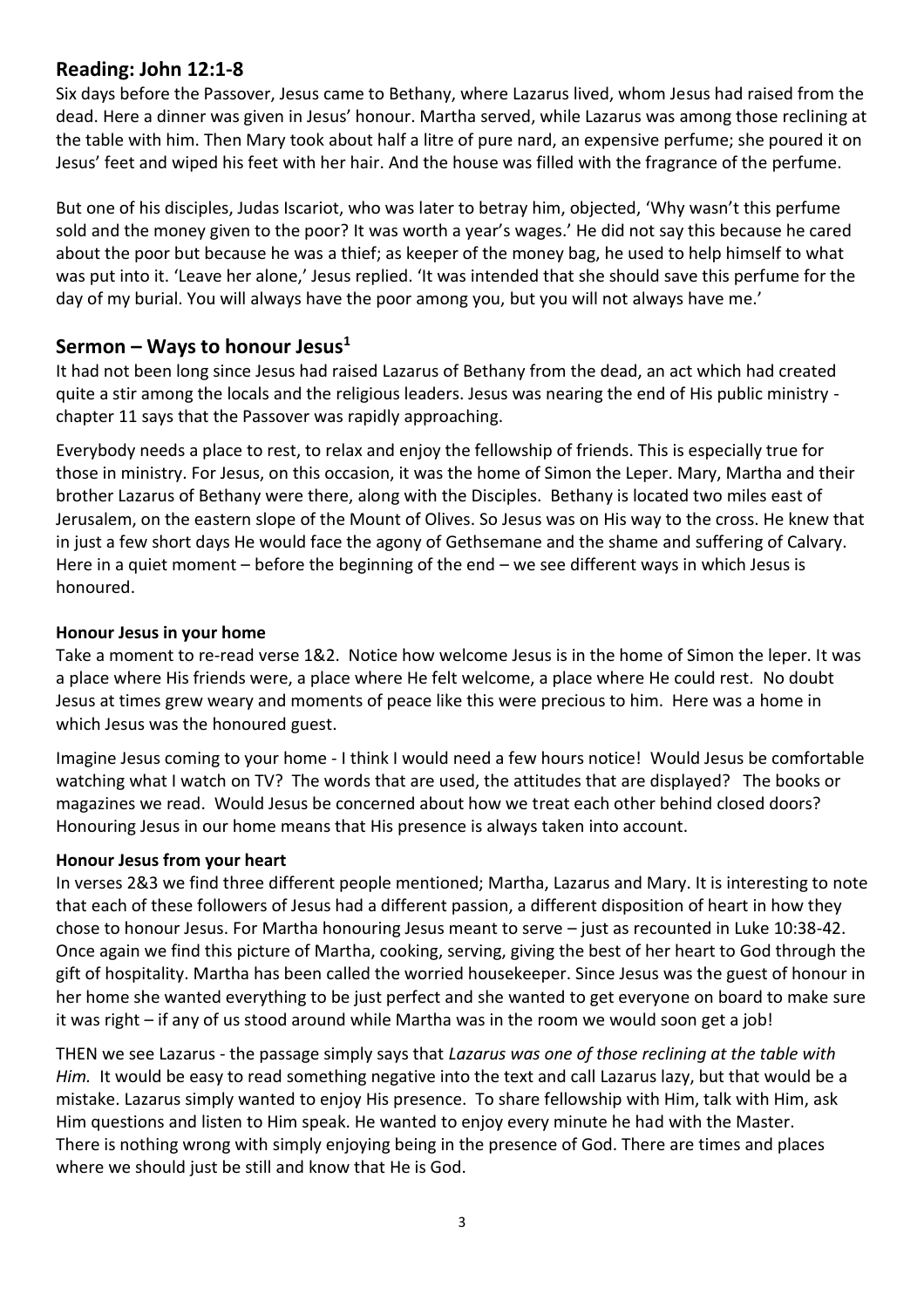Finally we see Mary - the sister of Martha and Lazarus. Instead of serving Jesus food, instead of enjoying a conversation with Him, Mary, moved with love for the Saviour, took a pound of spikenard, which was made from a plant which grows in India and she anointed His feet and wiped his feet with her hair. One of my commentaries says: a woman's hair was her glory, so she was laying her glory at His feet. She was giving up her pride, without regard for what others thought and she was worshiping Him, honouring Him, in all humility. Mary's extravagant gift foreshadows Christ on the cross – love given without regard to the cost! In doing all this she gave her best to Jesus. We know the ointment was very valuable and she had been keeping it for the day that Jesus would be buried. She poured out, with total abandon, the most valuable possession she had. That's how much she loved Jesus.

And so I ask myself and I ask you: How much do I love and honour Jesus in my life? Many claim to love him – but when asked to give of themselves their time, money and talents they step back. It is impossible for us to honour God and maintain a sense of self-importance at the same time. Like John the Baptist said, 'He must increase and I must decrease.'

And whilst these three were honouring Jesus – there were others in the room who just didn't get it. They just didn't understand what they were doing. Judas Iscariot, the one who would betray Jesus, accused Mary of wasting her precious ointment. When we feel led to worship God there will always be some who won't understand. There will always be those around who will say you are wasting your life, wasting your time, wasting your money. Don't let them or their doubt stop you from worshipping God.

Scripture says that the odour of the ointment filled the house. Mary's act of worship had an impact on all those around her. That's what true worship does. When we are in love with Jesus that love fills the room. So let us together make a commitment of faith – let us make Jesus the guest of honour in our home and let us honour Jesus in our hearts and lives. Let us together honour Jesus In service, fellowship and worship – following the example of Martha, Lazarus and Mary. May God's Holy Spirit enable us to build the habit of speaking openly to others of how we honour Jesus – such that the perfume of our love for God in Christ may spread to those we meet. Amen

## **StF 59 – Lord the light of your love**

- 1) Lord, the light of Your love is shining In the midst of the darkness, shining; Jesus, Light of the World, shine upon us, Set us free by the truth You now bring us, Shine on me, shine on me.
- *Ch) Shine, Jesus, shine, Fill this land with the Father's glory; Blaze, Spirit, blaze, set our hearts on fire. Flow, river, flow, Flood the nations with grace and mercy; Send forth Your word, Lord, and let there be light.*

*Graham Kendrick © 1987 Make Way Music CCL No. 515642*

- 2) Lord, I come to Your awesome presence, From the shadows into Your radiance; By the blood I may enter Your brightness, Search me, try me, consume all my darkness. Shine on me, shine on me.
- 3) As we gaze on Your kingly brightness So our faces display Your likeness, Ever changing from glory to glory, Mirrored here may our lives tell Your story. Shine on me, shine on me.

# **Prayers of Intercession<sup>2</sup>**

Blessed are you, Lord our God, for you love us with an everlasting love and sent your Son to be our Saviour. He came and died that we might live. Now he is the King of kings and Lord of lords. Lord God, we give you thanks that in Christ Jesus you have redeemed the world. He died that we might live. He reigns with you and seeks us to be part of his kingdom.